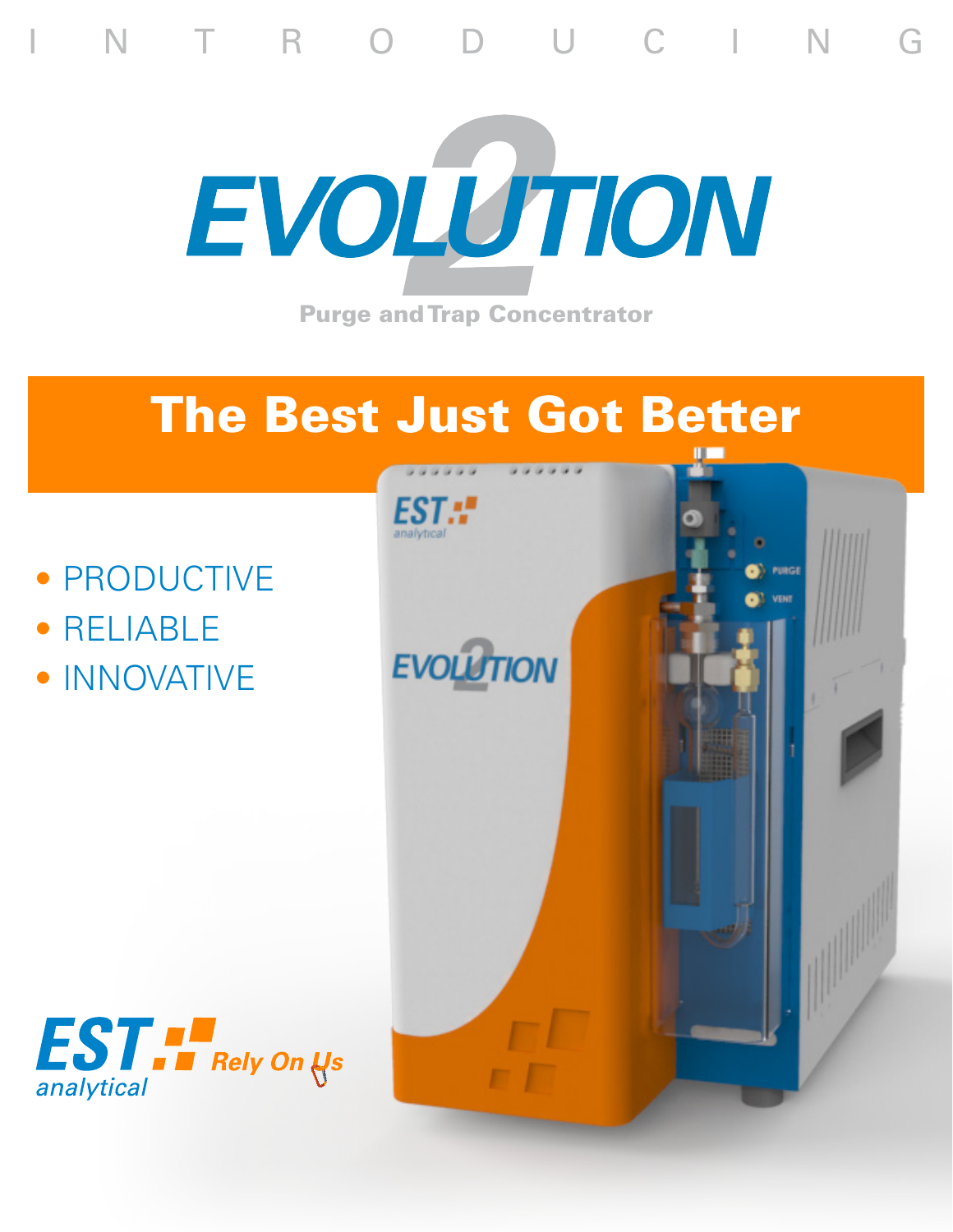# *Rely On: Improved Functionality*

#### *Performance You Expect*

*ARID Water Management System*

- *• 8 port valve*
- *• Moisture Reduction Trap*
- *• Desorb flow control*

#### *Proven Sample Pathway*







- C *• Sparge glass heater for reduced carryover*
- *• Reduced foam samples through foam sensor*
- *• Desorb Pressure Control*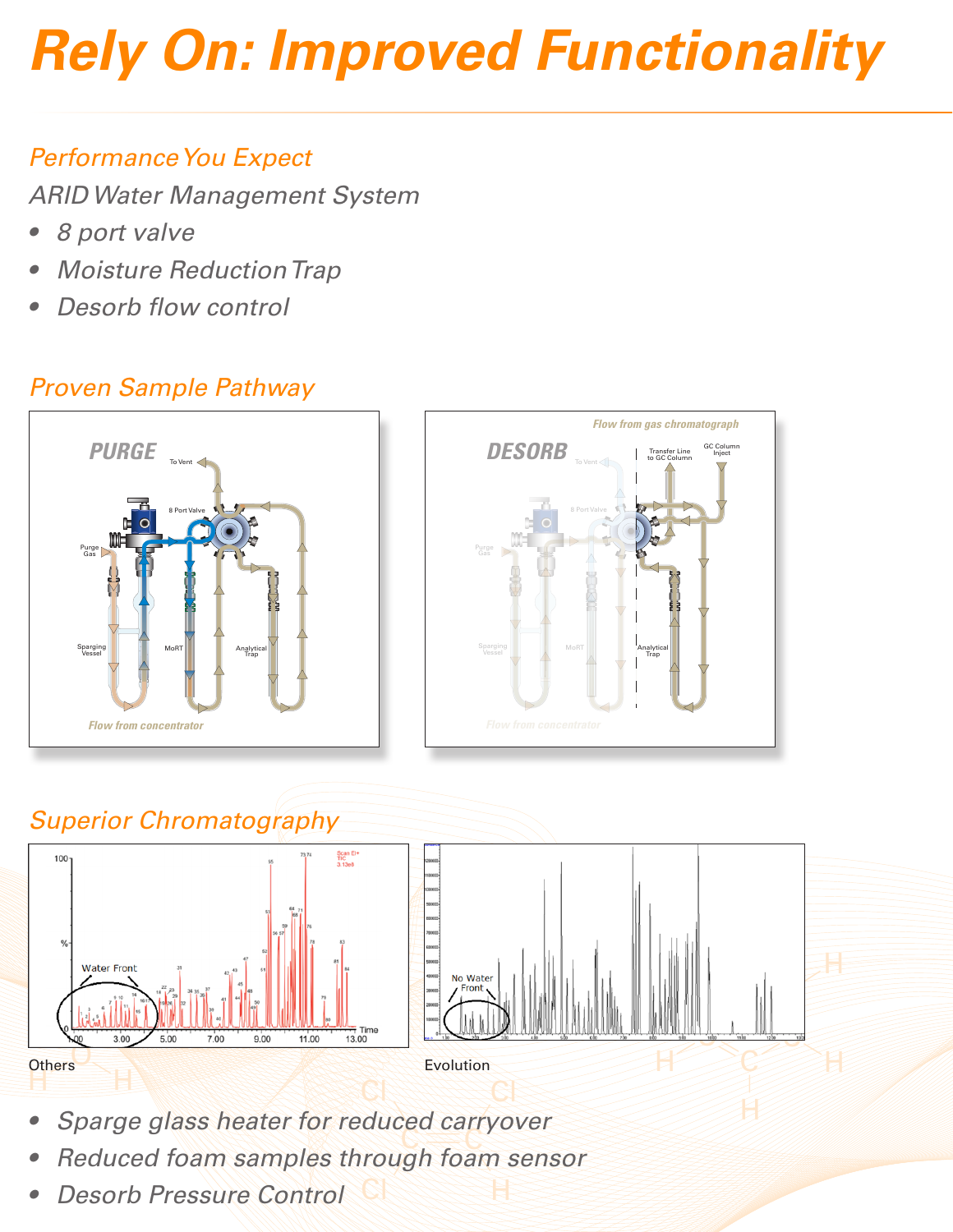### *Key New Features*



*Advanced EPC design for improved up time*



*Faster trap cooldown times*



*Engineered for easier maintenance and reduced cost of ownership*



*Smaller footprint for more lab bench space*



*Upgraded electronics for sustainability*



*Enhanced software interface for easy day to day use*

| C EV2.0 Operating Mode: Connected<br>Login $\triangle$<br><b>EVOLUTION</b><br>MoRT Status<br><b>Trap Status</b><br>Purge Status<br><b>GC Status</b><br>Home<br>GC Ready<br>Trap Roady<br>MoRT Roady<br>Purgo Start Roady<br>Run Status | $ \Box$ $\times$                                                                                                                                                                                                                                                                                                                                                                                                                                                                                                                                                                                                                                                                                                                                                                                                                                                                                                                                                                     |
|----------------------------------------------------------------------------------------------------------------------------------------------------------------------------------------------------------------------------------------|--------------------------------------------------------------------------------------------------------------------------------------------------------------------------------------------------------------------------------------------------------------------------------------------------------------------------------------------------------------------------------------------------------------------------------------------------------------------------------------------------------------------------------------------------------------------------------------------------------------------------------------------------------------------------------------------------------------------------------------------------------------------------------------------------------------------------------------------------------------------------------------------------------------------------------------------------------------------------------------|
| Mehods<br>Purge<br>0:43<br>Step To<br>Sequence<br>Method: "test<br>Stop<br><b>Diagnostics</b><br>Method Sequence Default not running<br>Run Log<br><b>Options</b>                                                                      |                                                                                                                                                                                                                                                                                                                                                                                                                                                                                                                                                                                                                                                                                                                                                                                                                                                                                                                                                                                      |
| Trap<br>$0.0$ psi<br>25°C<br>Pressure<br>Help<br>MoRT<br>$24^{\circ}$ C<br>30 <sup>°</sup><br>Valve<br>142°C<br>0 ml/min<br>Flow<br>$140^{\circ}$ C<br>Line<br>$-26^{\circ}$ C<br>Sample<br>100<br>500<br><b>EST.</b> "                | C EV2.0 Operating Mode: Connected<br>$ \Box$ $\times$<br><b>Ma</b><br>Login &<br><b>EVOLUTION</b><br>test<br>Method Setup<br>$Purge = 1$<br>Sample Heater                                                                                                                                                                                                                                                                                                                                                                                                                                                                                                                                                                                                                                                                                                                                                                                                                            |
|                                                                                                                                                                                                                                        | Home<br>On Boy<br>$\begin{array}{ c } \hline \mathbf{B} \\ \hline \mathbf{B} \end{array}$<br>$-$ On<br>Overli<br>Sample Heater<br>Pre Purge Time (vie) 23<br>$02$ 80<br>MoRT Ready 1(CY)<br>Form Sensor<br>Run Status<br>Program<br>Purge Flow Rate (estheral Co., M.<br>Of Corinus<br>Prefere Teng. (CT)<br>Automatic Loak Check.<br>$10 -$<br>$-0.0$<br>Profest Time (min)<br>0.0<br>Purge Time (win)<br>GC Cycle Time (min)<br>Methods<br>$\rho_{\rm{topan}}$<br>$-0.0$<br>$-0$ of $-1$ $-1$ $-$<br>Puge Tenp. (CT)<br>Dry Parge (CT)<br>Start Delay (min)<br>Of Pages Dry Page Flow Ro<br>Or 40 Dry Page Time<br>$-40$<br>110<br>Bake Temp. (Cr)<br>Dry Parge Flow Rate<br>Economy Mode<br>Sequence<br>$\sim 10$ .<br>Standby Flow (milimin)<br><b>Diagnostics</b><br>Automatic Drain Sparge Vessel Ch<br>Desorb<br>Deathon Presser Centri   On   55<br>$-06$<br><b>Bake Gas Bypass</b>                                                                                          |
| CH<br>HICKER                                                                                                                                                                                                                           | Run Log<br>Transfer Line Temp. $\langle C^* \rangle = \frac{1}{2}$<br>Piopan<br>Desert Flow Control (ps)<br>$-66$<br>Value Over Temp. (CP) (140)<br>Options<br>Doorb Protest Temp. (Cr) 35<br>Auto Sample Prep Time (min) $\boxed{\qquad \qquad \blacksquare \qquad \blacksquare \qquad \blacksquare \qquad \blacksquare \qquad \blacksquare \qquad \blacksquare \qquad \blacksquare \qquad \blacksquare \qquad \blacksquare \qquad \blacksquare \qquad \blacksquare \qquad \blacksquare \qquad \blacksquare \qquad \blacksquare \qquad \blacksquare \qquad \blacksquare \qquad \blacksquare \qquad \blacksquare \qquad \blacksquare \qquad \blacksquare \qquad \blacksquare \qquad \blacksquare \qquad \blacksquare \qquad \blacksquare \qquad \blacksquare \qquad \blacksquare \qquad \bl$<br>$\begin{array}{ c } \hline 230 \\ \hline 0.5 \\ \hline \end{array}$<br>Desert Temp. (C*)<br>Help<br>Deepth Time (min)<br>Bake<br>Pagan<br>Pagan<br>The Bake" (C*)<br>MoRT Bake T(C*) |
|                                                                                                                                                                                                                                        | $8 -$<br>Bake Flow Rate (within)<br><b>EST.:</b><br>$10^{\circ}$<br>Bake Time (min)<br>$\overline{\phantom{0}}$<br>Bake Cycles<br>analytical                                                                                                                                                                                                                                                                                                                                                                                                                                                                                                                                                                                                                                                                                                                                                                                                                                         |